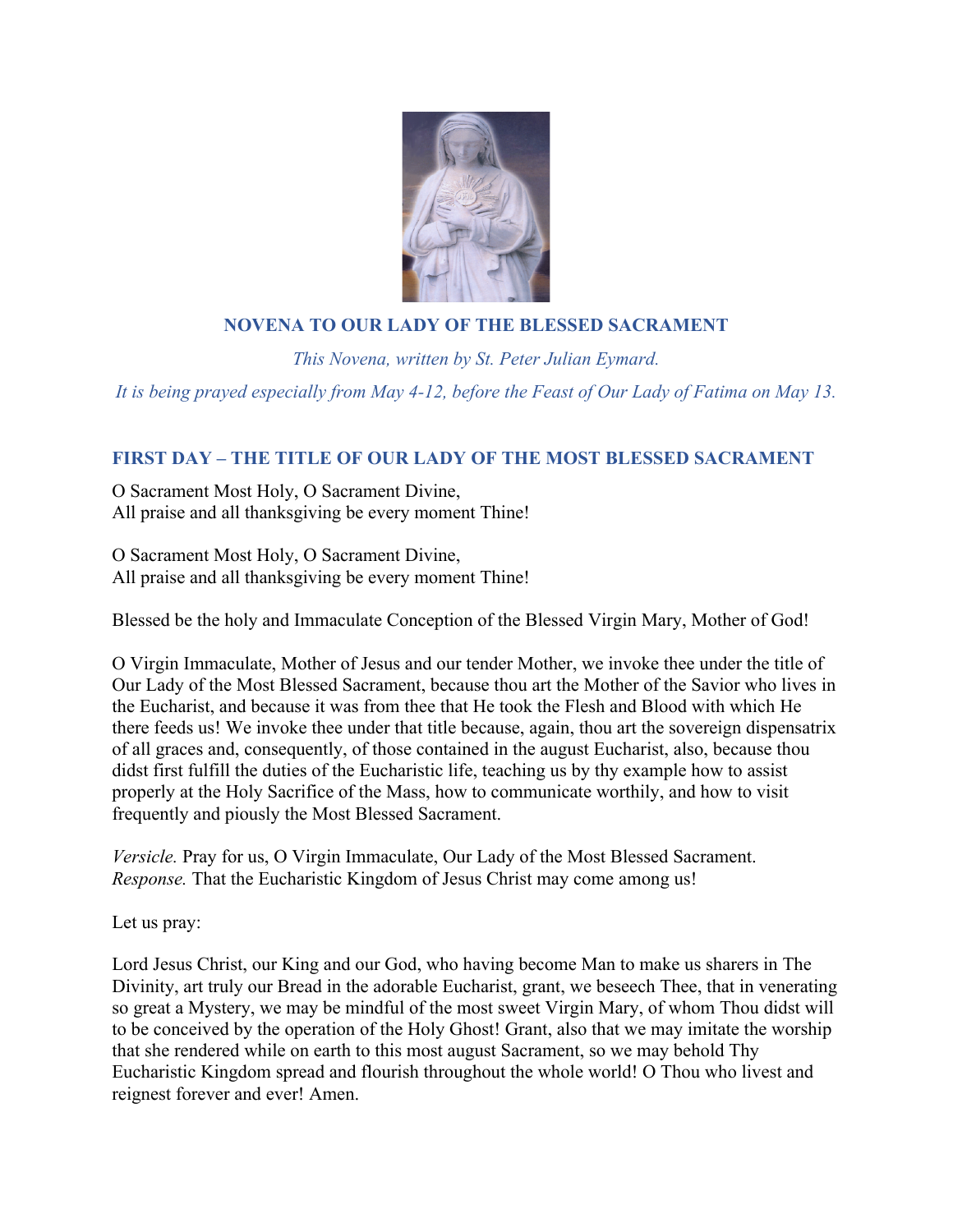#### **Prayer to Our Lady of the Most Blessed Sacrament**

O Virgin Mary, Our Lady of the Most Blessed Sacrament, the glory of Christians, the joy of the universal Church, and the hope of the world, pray for us. Kindle in all the faithful a lively devotion to the most Holy Eucharist, so that they may be worthy to receive Holy Communion every day.

Our Lady of the Most Blessed Sacrament, pray for us. Let us with Mary Immaculate adore, thank, supplicate, and console the most sacred and beloved Eucharistic Heart of Jesus.

### **SECOND DAY – MARY AND THE HOLY MASS**

O Sacrament Most Holy, O Sacrament Divine, All praise and all thanksgiving be every moment Thine!

Blessed be the holy and Immaculate Conception of the Blessed Virgin Mary, Mother of God!

O Virgin Immaculate, after having been present at the death of thy Divine Son on Calvary, where thou didst unite thy immense sorrow to the Redeemer's sacrifice, thou didst frequently assist at the real, though mysterious, renewal of that adorable sacrifice in the celebration of the Holy Mass. Teach us by thy example to esteem as it deserves the divine action performed at the altar, and obtain for us the grace to be able often, and even daily, to assist piously at the Holy Sacrifice.

Versicle, Response, and Prayer as on the first day.

#### **THIRD DAY – MARY AND HOLY COMMUNION**

O Sacrament Most Holy, O Sacrament Divine, All praise and all thanksgiving be every moment Thine!

Blessed be the holy and Immaculate Conception of the Blessed Virgin Mary, Mother of God!

O Virgin Immaculate, thy Communions were the most fervent, the most holy that were ever made! When thou didst possess thy Divine Son in thy breast, thou didst love Him with a love exceeding that of any other creature soever for his God. Teach us to make Holy Communion the center of our life, and may that life be spent in preparing us for so great an action and in thanking God for so inappreciable a benefit!

Versicle, Response, and Prayer as on the first day.

# **FOURTH DAY – MARY AND THE REAL PRESENCE**

O Sacrament Most Holy, O Sacrament Divine, All praise and all thanksgiving be every moment Thine!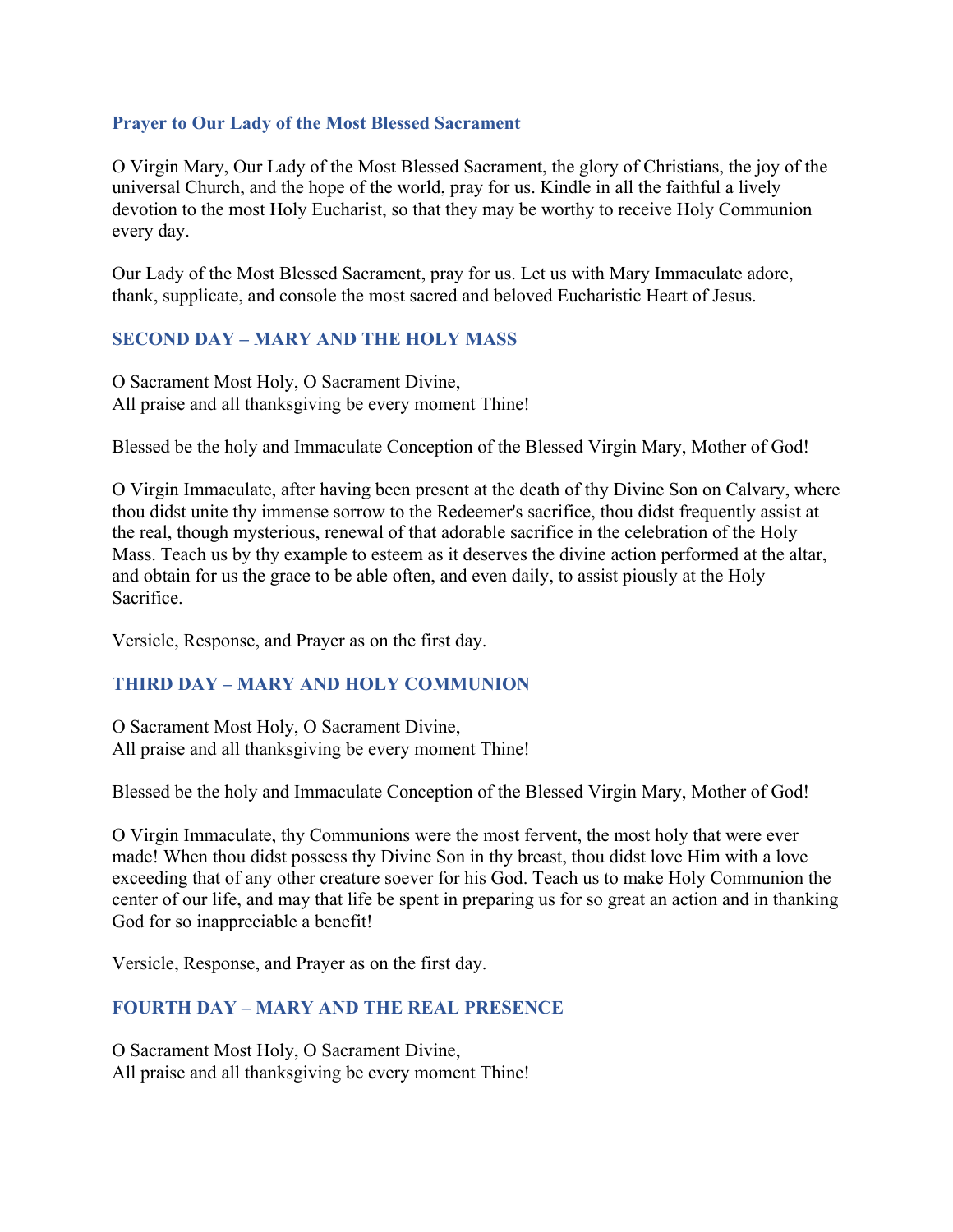Blessed be the holy and Immaculate Conception of the Blessed Virgin Mary, Mother of God!

O Virgin Immaculate, who after the ascension of thy Divine Son, didst console thy exile on earth by thy Real Presence of Jesus in the Sacrament, and didst spend before the tabernacle the greater part of thy days and even thy nights, make us comprehend the treasure we possess on the altar. Inspire us to visit often the God of Love in the Sacrament in which He abides to receive the homage that He deserves by so many titles, and to guide. protect, and console us in this exile!

Versicle, Response, and Prayer as on the first day.

### **FIFTH DAY – THE MODEL OF ADORERS**

O Sacrament Most Holy, O Sacrament Divine, All praise and all thanksgiving be every moment Thine!

Blessed be the holy and Immaculate Conception of the Blessed Virgin Mary, Mother of God!

O Virgin Immaculate, thou art our perfect Model in the service of the Divine Eucharist. With the most lively faith and the most profound respect thou didst adore Jesus hidden under the sacramental veils. After thy example, we desire to render to the Sacred Host all the honor due the Divinity and the glorified Humanity of the Son of God made Man. We wish to maintain at all times in the holy place the modesty and recollection becoming true adorers.

Versicle, Response, and Prayer as on the first day.

#### **SIXTH DAY – MARY, THE MODEL OF THANKSGIVING**

O Sacrament Most Holy, O Sacrament Divine, All praise and all thanksgiving be every moment Thine!

Blessed be the holy and Immaculate Conception of the Blessed Virgin Mary, Mother of God!

O Virgin Immaculate, who didst return to Jesus so perfect Thanksgiving for the institution of the Divine Eucharist and the ineffable Gift in which the Savior exhausted His power and the treasures of His Heart, teach us to thank thy Divine Son for this great benefit, and especially to make our thanksgiving well when we have had the happiness of receiving Him in Holy Communion.

Versicle, Response, and Prayer as on the first day.

# **SEVENTH DAY – MARY, THE MODEL OF REPARATION**

O Sacrament Most Holy, O Sacrament Divine, All praise and all thanksgiving be every moment Thine!

Blessed be the holy and Immaculate Conception of the Blessed Virgin Mary, Mother of God!